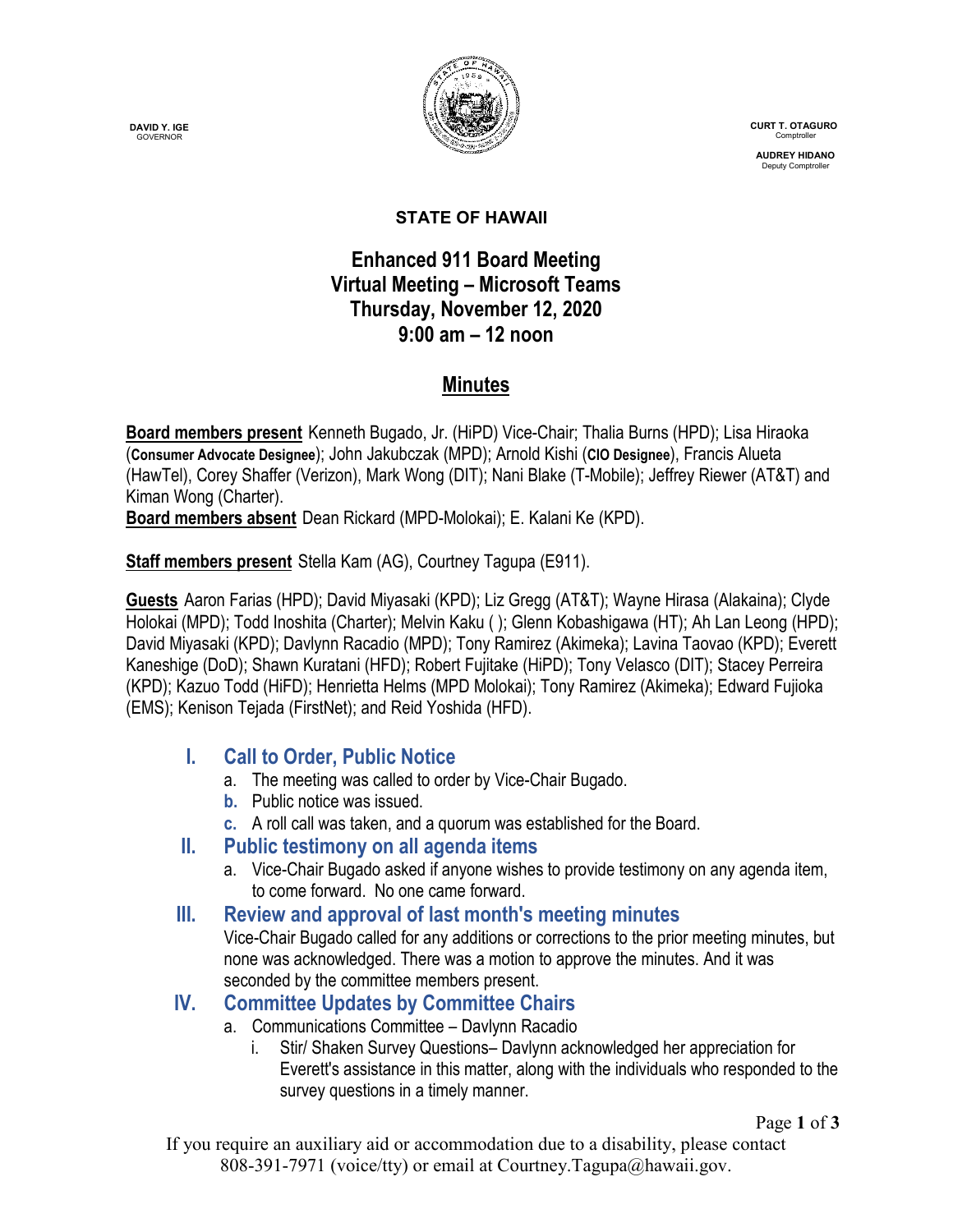- ii. Real-Time Texting- We should be preparing for this new technology to assist the deaf and hearing-impaired communities. Real-Time Texting should be online by June of 2021. We should be forming an investigative committee in anticipation of this new technology.
- b. Technical Committee Thalia Burns
	- The Chair had nothing to add.
	- i. Educational Investigative Committee update Jeffrey Riewer There was nothing to add.
	- ii. Investigative Committee- Everett Kaneshige Davlynn's comments can be discussed at the next Investigative Committee meeting.
- c. Finance Committee Kiman Wong The Chair had nothing to add.
	- i. Review of monthly and Y-T-D Cash Flow.

# **V. PSAP Status Updates**

- a. Kauai PSAP Stacy Perreira There was nothing further to add.
- b. Oahu HPD Aaron Farias There was nothing further to add.
- c. Oahu HFD Reid Yoshida There was nothing further to add.
- d. Oahu EMS Edward Fujioka There was nothing further to add.
- e. Molokai PSAP– Henrietta Helms Nothing further to add.
- f. MauiPSAP Davlynn Racadio Nothing further to add
- g. Hawaii PD Kenneth Bugado, Jr. Nothing further to add.
- h. Hawaii FD Kazuo Todd Nothing further to add.

# **VI. Executive Director's Report**

- a. Discussion on meeting with Comptroller (October 14, 2020).
	- i. Curt Otaguro, Mark Wong, Kiman Wong, Ron Shiigi, and Courtney Tagupa were in attendance.
	- ii. The meeting was intended to restructure the accounting operations of the E911 Board resulting from the loss of the Administrative Services Assistant (ASA) due to a hiring freeze and other anticipated downsizing resulting from the state budget crisis.
	- iii. The following recommendations were discussed:
		- 1. Hire a consultant as permitted by §138-5, HRS to absorb the ASA's responsibilities or consider requesting that the hiring freeze be lifted for the Board.
		- 2. Have the current accounting system transition to DAGS in concert with the implementation of the new accounting system.
		- 3. Have a third-party CPA firm take over the accounting operations.
		- 4. Although the statute does not dictate whether cash or accrual accounting should be used, accrual accounting is required for reporting purposes.

If you require an auxiliary aid or accommodation due to a disability, please contact 808-391-7971 (voice/tty) or email at Courtney.Tagupa@hawaii.gov.